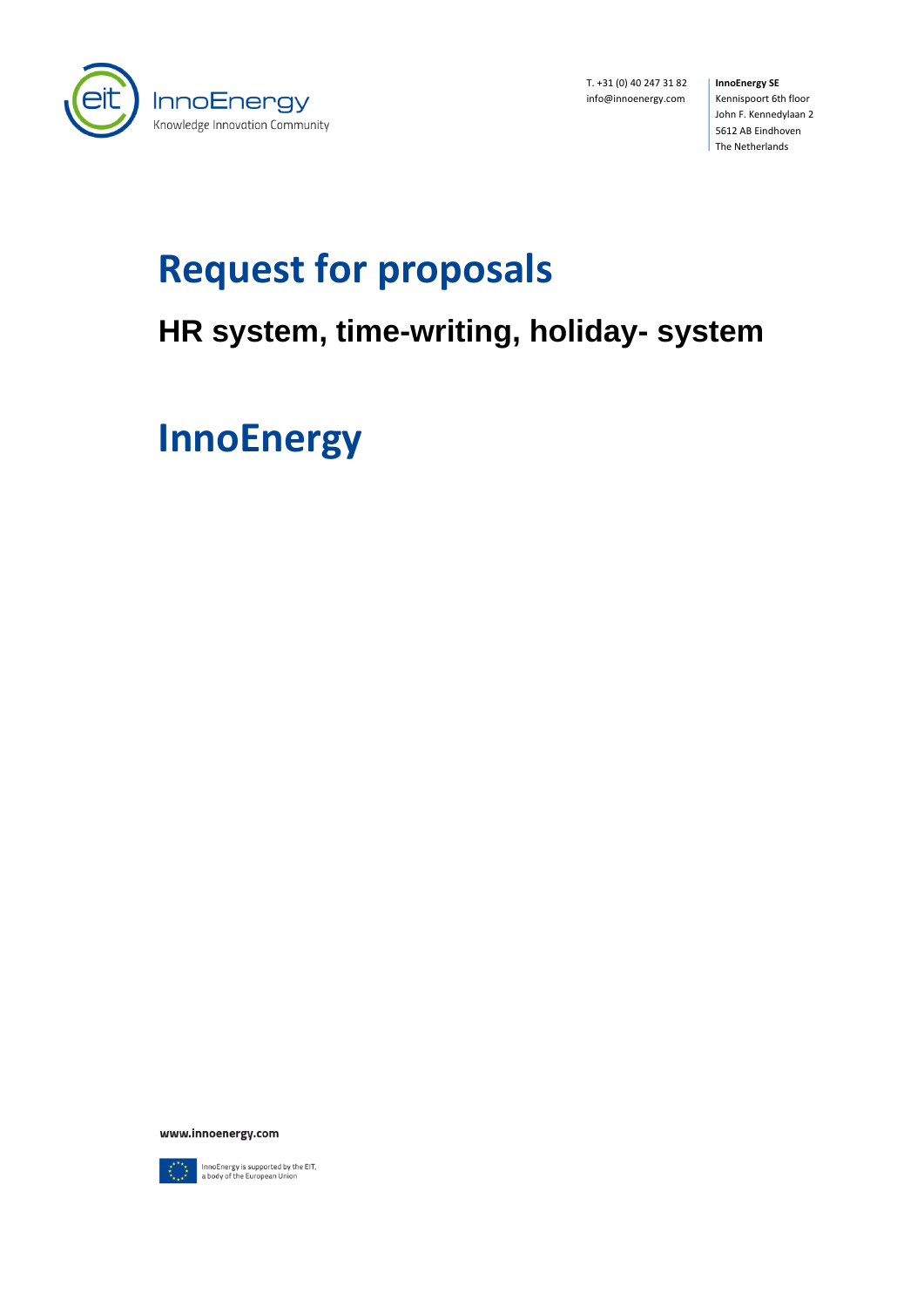### <span id="page-1-0"></span>1. Table of contents

| 1.    | Table of contents                                    | $\overline{c}$ |
|-------|------------------------------------------------------|----------------|
| 2.    | Overview of InnoEnergy                               | 3              |
| 3.    | Scope of work                                        | 3              |
| 4.    | Proposal Process                                     | 4              |
| 4.1.  | Participation                                        | 4              |
| 4.2.  | Submission of proposal                               | 5              |
| 4.3.  | Validity of the proposals                            | 5              |
| 4.4.  | Requests for additional information or clarification | 6              |
| 4.5.  | Costs for preparing proposals                        | 6              |
| 4.6.  | Ownership of the proposals                           | 6              |
| 4.7.  | Clarification related to the submitted proposals     | 6              |
| 4.8.  | Negotiation about the submitted proposal             | 6              |
| 4.9.  | Evaluation of proposals                              | 6              |
| 4.10. | Signature of contract(s)                             | 7              |
| 4.11. | Cancellation of the proposal procedure               | 7              |
| 4.12. | Appeals/complaints                                   | 7              |
| 4.13. | Ethics clauses / Corruptive practices                | 7              |
| 4.14. | Annexes                                              | 8              |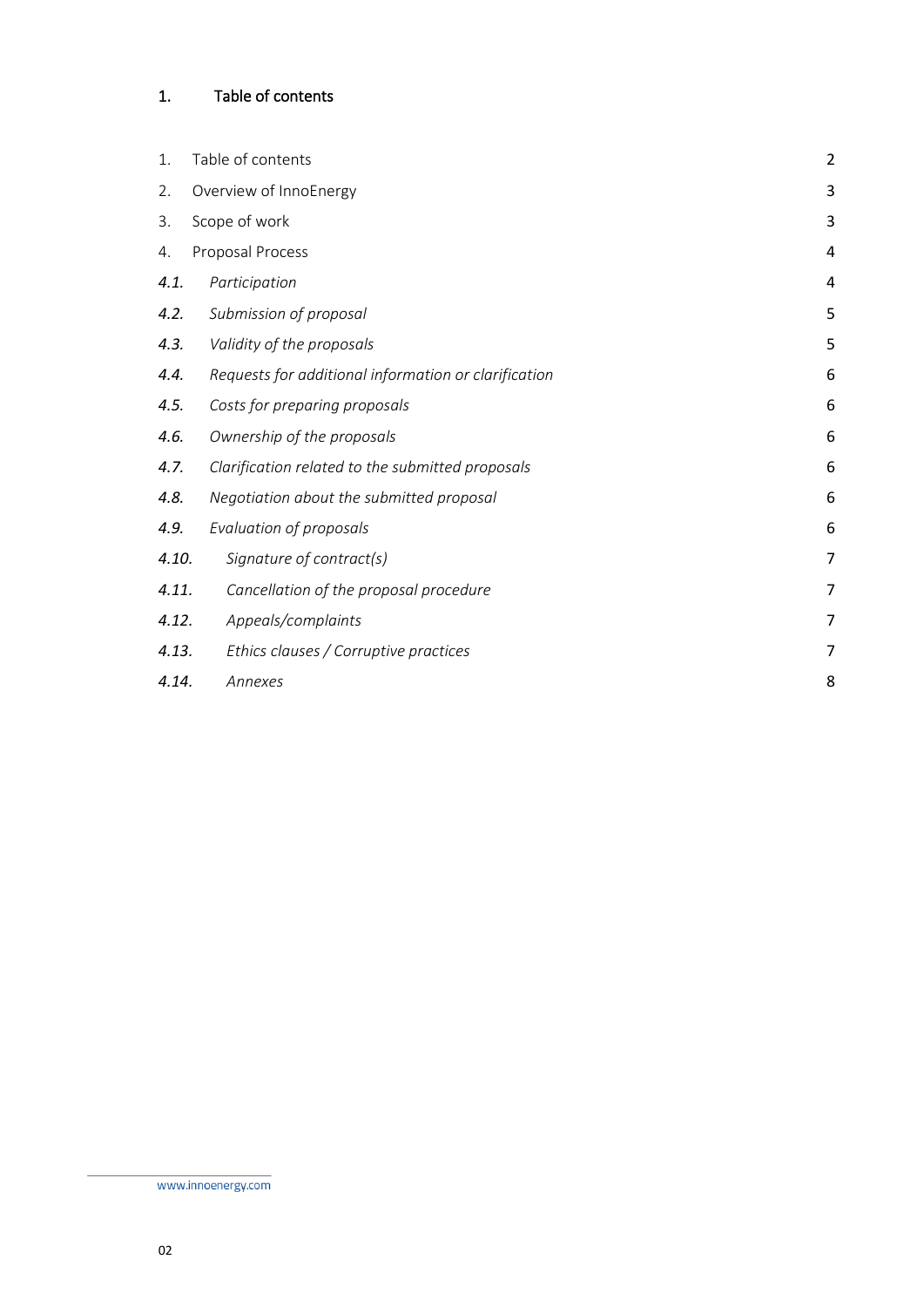#### <span id="page-2-0"></span>2. Overview of InnoEnergy

InnoEnergy SE is a European company fostering the integration of education, technology, business and entrepreneurship and strengthening the culture of innovation. The challenge is big, but our goal is simple: to achieve a sustainable energy future for Europe. Innovation is the solution. New ideas, products and services that make a real difference, new businesses and new people to deliver them to market. At InnoEnergy we support and invest in innovation at every stage of the journey – from classroom to end-customer. With our network of partners we build connections across Europe, bringing together inventors and industry, graduates and employers, researchers and entrepreneurs, businesses and markets. We work in three essential areas of the innovation mix:

• Education to help create an informed and ambitious workforce that understands the demands of sustainability and the needs of industry.

• Innovation Projects to bring together ideas, inventors and industry to create commercially attractive technologies that deliver real results to customers.

• Business Creation Services to support entrepreneurs and start-ups who are expanding Europe's energy ecosystem with their innovative offerings.

Bringing these disciplines together maximizes the impact of each, accelerates the development of market-ready solutions, and creates a fertile environment in which we can sell the innovative results of our work.

For more information about our company please visit the following website:

<http://www.innoenergy.com/about-innoenergy/>

#### <span id="page-2-1"></span>3. Scope of work

At present InnoEnergy has handled its payroll with a different provider for each country, As for holiday administration and time writing some countries have systems in place, this is however not a common practice in all countries. There is no HR system in place. Ideally InnoEnergy wants to move to only one provider for:

- A common HR system
- Time writing / holiday- / sick- and other absence administration for all 9 countries
- HR system (repository) for all 9 countries

To ensure an equal approach, please offer based on the following staff numbers and interns:

| Country        | # Staff on<br>payroll | #<br>Interns** | <b>Remarks</b>                                                                                                                          |
|----------------|-----------------------|----------------|-----------------------------------------------------------------------------------------------------------------------------------------|
| Netherlands    | 45                    |                | Headquarter based in NL (Eindhoven), other office in Amsterdam                                                                          |
| <b>Belgium</b> | 25                    | 4              | Office in Brussels                                                                                                                      |
| Luxembourg     |                       | 0              | No office in Luxembourg, only 1 employee lives in Luxembourg                                                                            |
| Spain          | 50                    | 30             | Office is Barcelona                                                                                                                     |
| Portugal       | 10                    | 2              | Office in Lisbon                                                                                                                        |
| Germany        | 25                    | 4              | Offices in Karlsruhe and a smaller office in Berlin. Consist of 2 separate entities:<br>(a large GmbH #20 and a small branch office #5) |
| France         | 25                    | 4              | Office in Grenoble                                                                                                                      |
| Poland         | 40                    | 10             | Offices in Krakow (large office) and a sales point in Warsaw                                                                            |
| Sweden         | 45                    | 10             | Office in Stockholm                                                                                                                     |
| TOTAL:         | 266                   | 68             |                                                                                                                                         |

\*\* Please offer interns based on an average internship of 4 months per year

www.innoenergy.com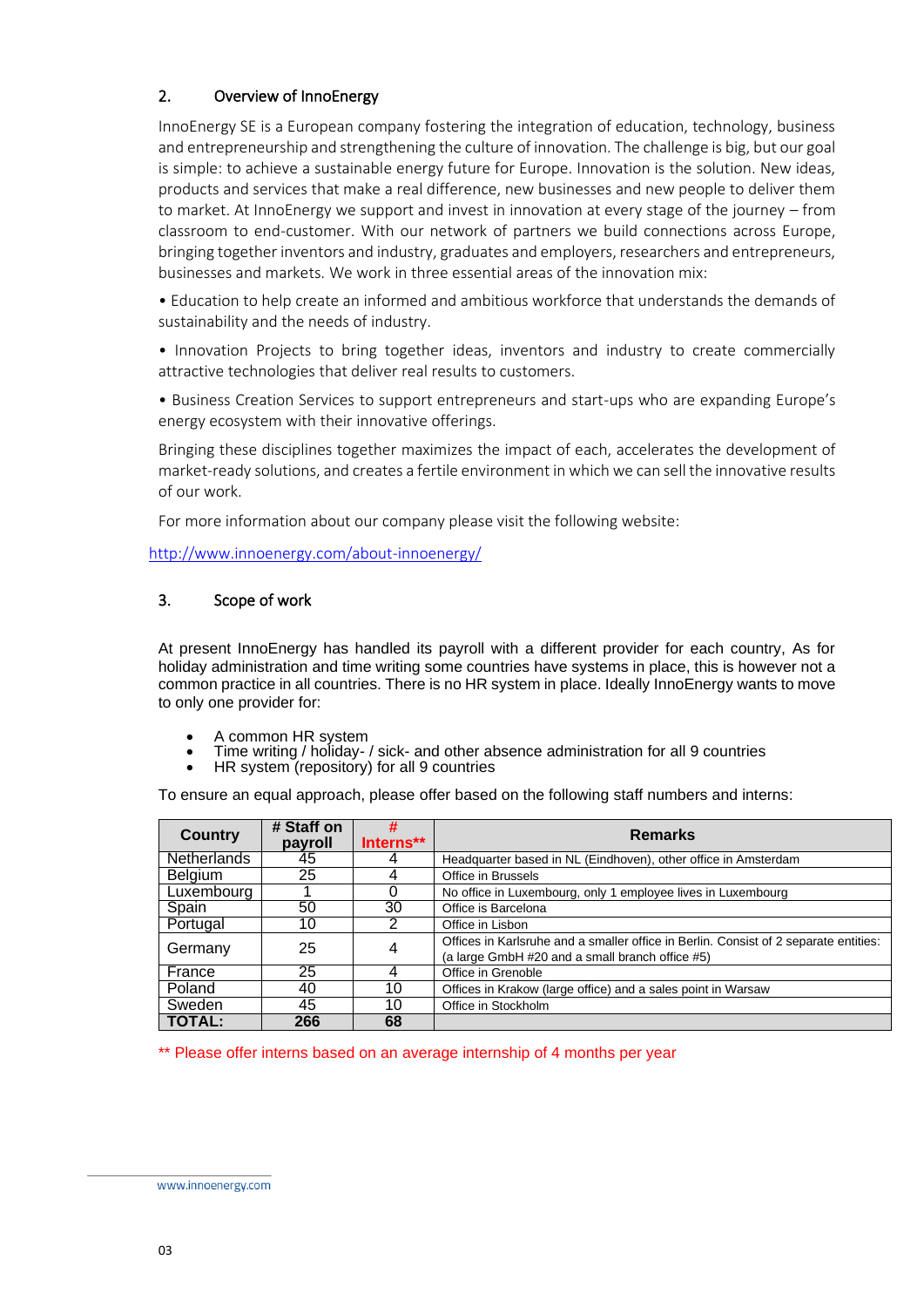The duration of the contract with InnoEnergy will be for 4 years in case of mutual satisfaction.

Each tenderer who participate in this tender process is obliged to present a max. 2-hour presentation to the evaluation committee members remotely or on sight, to present the company and the preferred methodology (approach + system show case). The evaluation committee members will have the possibility ask questions during the presentation to ensure a correct understanding and alignment. The dates will be agreed upon with the separate tenderers according timetable presented below. Please be aware that the roll-out will only be executed after a successful pilot with our BENELUX entities.

| <b>Period</b>       | <b>Activity</b>                                                               |
|---------------------|-------------------------------------------------------------------------------|
| Nov $'19 - Dec$ '19 | Tender finalization                                                           |
| Dec '19 – Jan '20   | Preparation of roll-out for pilot entities NL, BE and LUX                     |
| Jan '20 – Mar '20   | Go-Live with 3 pilot entities, finetuning, evaluation and GO / NO GO decision |
| Apr '20 – Sep '20   | Roll-out country 4 to 9                                                       |

In order to submit a valid proposal, please make sure your offer contain the following elements:

- A) Presentation of your company so InnoEnergy would be able to evaluate your experience, size, level of knowledge, your team etc.
- B) Proposed methodology / approach towards InnoEnergy to be able to evaluate your ideas and flexibility.
- C) Detailed description of the proposed systems by your company, with detailed information on functionalities that could be of an added value for InnoEnergy.
- D) Complete truthfully Annex 3 (Incl. signature) to ensure a reliable evaluation between the different tenderers.
- E) A pricing offer for the proposed activities and systems, respecting the information provided in Annex 4
- F) All tenderers who would like to participate are obliged to fulfill a company presentation / showcase of the proposed systems to the evaluation committee members. This can be done remotely (video conference) or on-sight in one of our co-locations. The exact dates and timeslots will be agreed upon individually.
- G) Fulfill the Annex 1 (Tenderers' declaration form) according instructions.
- H) In general, we will sign a contract with the winning tenderer (attached as Annex 2). Please review the text in forehand and let us know together with the submission of your proposal if you have any problems with certain clauses in this contract. If that's the case, let us know what the exact problem is and how you would propose an adjustment to the text which will be reviewed by our legal dept. Please be aware that proposed adjustments will be part of the evaluation of all proposals.
- I) indication of supplier's insurance coverage. The proposal must specify whether the supplier has taken out a company liability insurance and/or professional liability insurance including the maximum amount of coverage in Euro per event per insurance.

#### <span id="page-3-1"></span><span id="page-3-0"></span>4. Proposal Process

#### *4.1. Participation*

a) Participation in this proposal procedure is open to all tenderers.

www.innoenergy.com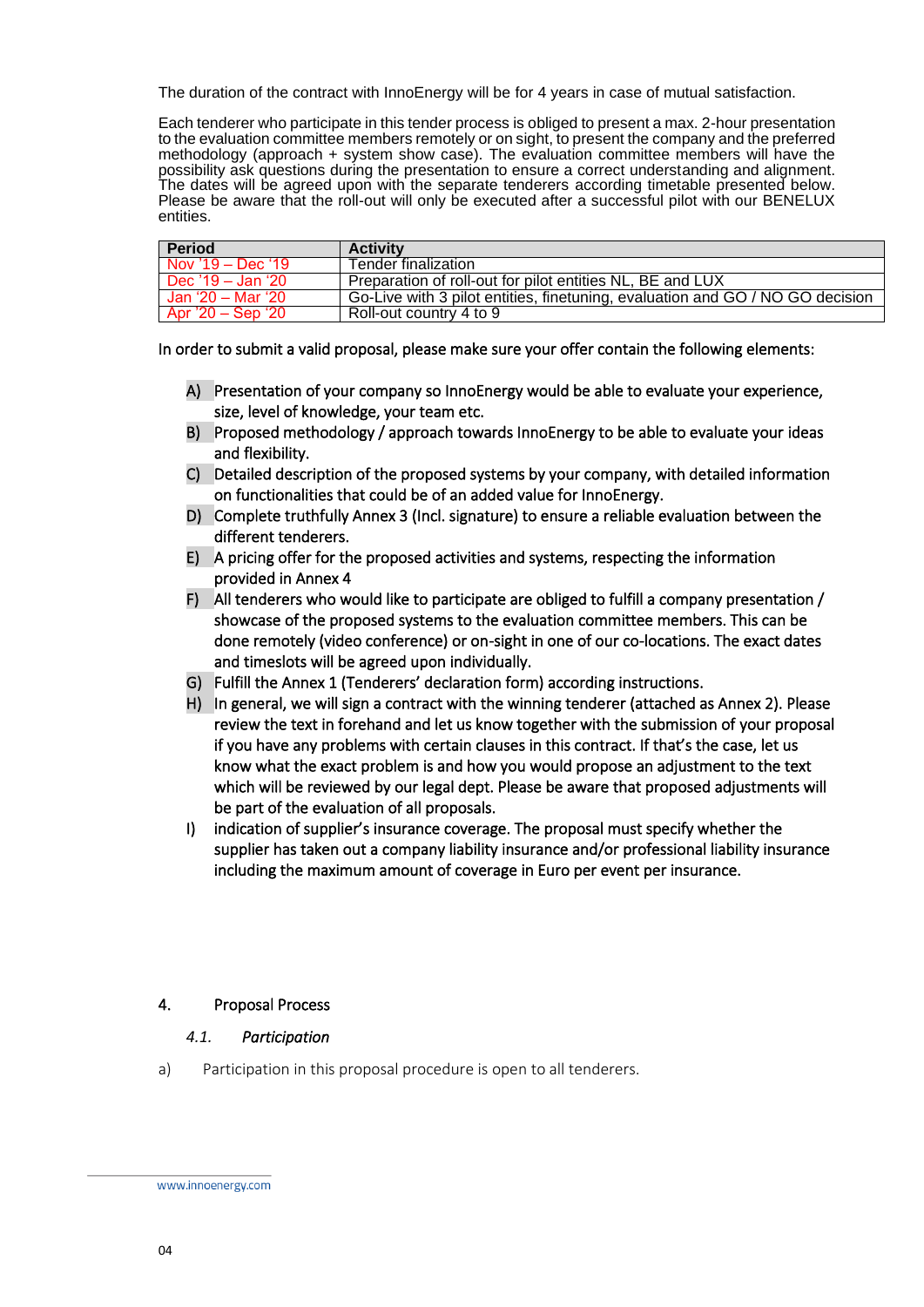#### <span id="page-4-0"></span>*4.2. Submission of proposal*

|                                                       | DATE (deadlines)     |
|-------------------------------------------------------|----------------------|
| Publishing RFP on our website                         | 12 Nov 2019          |
| Deadline for requesting clarification from InnoEnergy | 02 Nov 2019          |
| Deadline for submitting proposals                     | 25 Nov 2019          |
| Presentations + showcases by tenderers                | 2 - 6 Dec 2019 (TBD) |
| Intended date of notification of award                | 16 Dec 2019          |
| Intended date of contract signature                   | 20 Dec 2019          |

Proposals must be emailed in **English** to the following address to:

#### Mr. Frank Brouwers

E-mail: frank.brouwers@innoenergy.com

The proposal shall contain:

#### See Par. 3 (page4)

Responses should be concise and clear. The tenderer's proposal will be incorporated into any contract that results from this procedure. Tenderers are, therefore, cautioned not to make claims or statements that they are not prepared to commit to contractually. Subsequent modifications and counter-proposals, if applicable, shall also become an integral part of any resulting contract.

The tenderer represents that the individual submitting the natural or legal entity's proposal is duly authorized to bind its entity to the proposal as submitted. The tenderer also affirms that it has read the instructions to tenderers and has the experience, skills and resources to perform, according to conditions set forth in this proposal and the tenderers' proposal.

Tenderers are requested to submit with their proposal together with the filled-out Tenderers' declaration form (see point 3).

#### <span id="page-4-1"></span>*4.3. Validity of the proposals*

Tenderers are bound by their proposals for 90 days after the deadline for submitting proposals or until they have been notified of non-award.

The selected winner must maintain its proposal for a further 60 days to close the contract.

Proposals not following the instructions of this Request for Proposal can be rejected by InnoEnergy.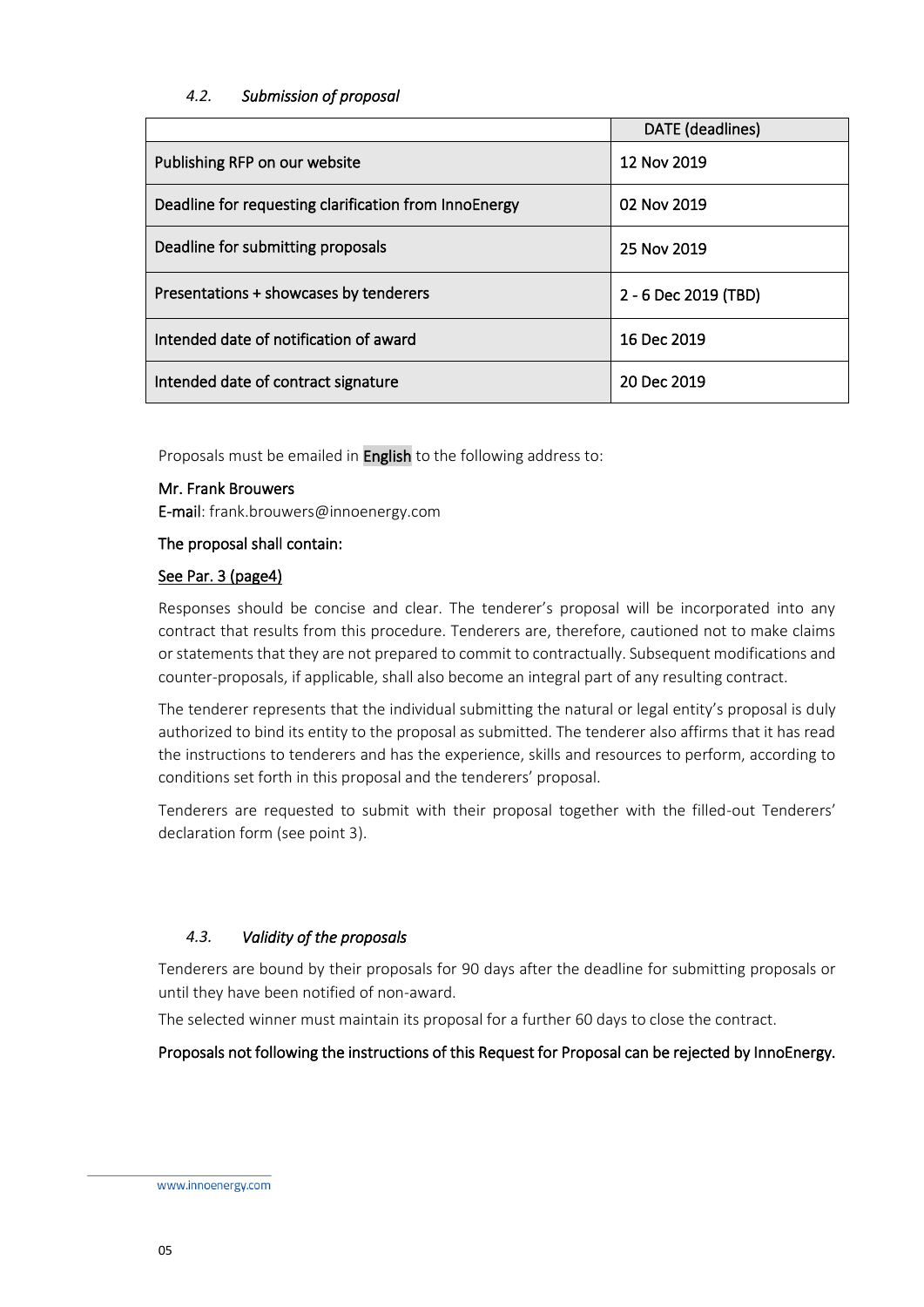#### <span id="page-5-0"></span>*4.4. Requests for additional information or clarification*

The request for proposal should be clear enough to avoid tenderers having to request additional information during the procedure. In case the tenderers are in need of additional information or clarification, please address it to the address below. All information requested or answered may only be done through written communication – email only. All questions should be sent prior to deadline for requesting clarification as specified in 4.2. In case of complex or high value procurements, InnoEnergy could arrange a clarification session which will be communicated to the tenderers.

Contact name: for the attention of Mr. Frank Brouwers E-mail: frank.brouwers@innoenergy.com

The InnoEnergy has no obligation to provide clarification.

#### <span id="page-5-1"></span>*4.5. Costs for preparing proposals*

No costs incurred by the tenderer in preparing and submitting the proposal are reimbursable. All such costs must be borne by the tenderer.

#### <span id="page-5-2"></span>*4.6. Ownership of the proposals*

InnoEnergy retains ownership of all proposals received under this tendering procedure. Proprietary information identified as such, which is submitted by tenderer in connection with this procurement, will be kept confidential.

The potential or actual supplier should accept that during the implementation of the contract and for four years after the completion of the contract, for the purposes of safeguarding the EU's financial interests, InnoEnergy may transfer the proposal and the contract of the supplier to internal audit services, to the EIT, to the European Court of Auditors, to the Financial Irregularities Panel or to the European Anti-Fraud Office.

#### <span id="page-5-3"></span>*4.7. Clarification related to the submitted proposals*

After submission of the proposals, they shall be checked if they satisfy all the formal requirements set out in the proposal dossier. Where information or documentation submitted by the tenderers are or appears to be incomplete or erroneous or where specific documents are missing, InnoEnergy may request the tenderer concerned to submit, supplement, clarify or complete the relevant information or documentation within an appropriate time limit. All information requested or answered may only be done through written communication – email only.

#### <span id="page-5-4"></span>*4.8. Negotiation about the submitted proposal*

After checking the administrative compliance of the tenderers, InnoEnergy may negotiate the contract terms with the tenderers. In this negotiation InnoEnergy will ask all tenderers to adjust the proposal or specific sections of the proposal within an appropriate time limit. In case of negotiation, InnoEnergy shall provide further information about the proceedings and timing.

#### <span id="page-5-5"></span>*4.9. Evaluation of proposals*

The quality of each proposal will be evaluated in accordance with the below mentioned award criteria. The award criteria will be examined in accordance with the requested service indicated in Section 3 of the document.

#### *Evaluation criteria*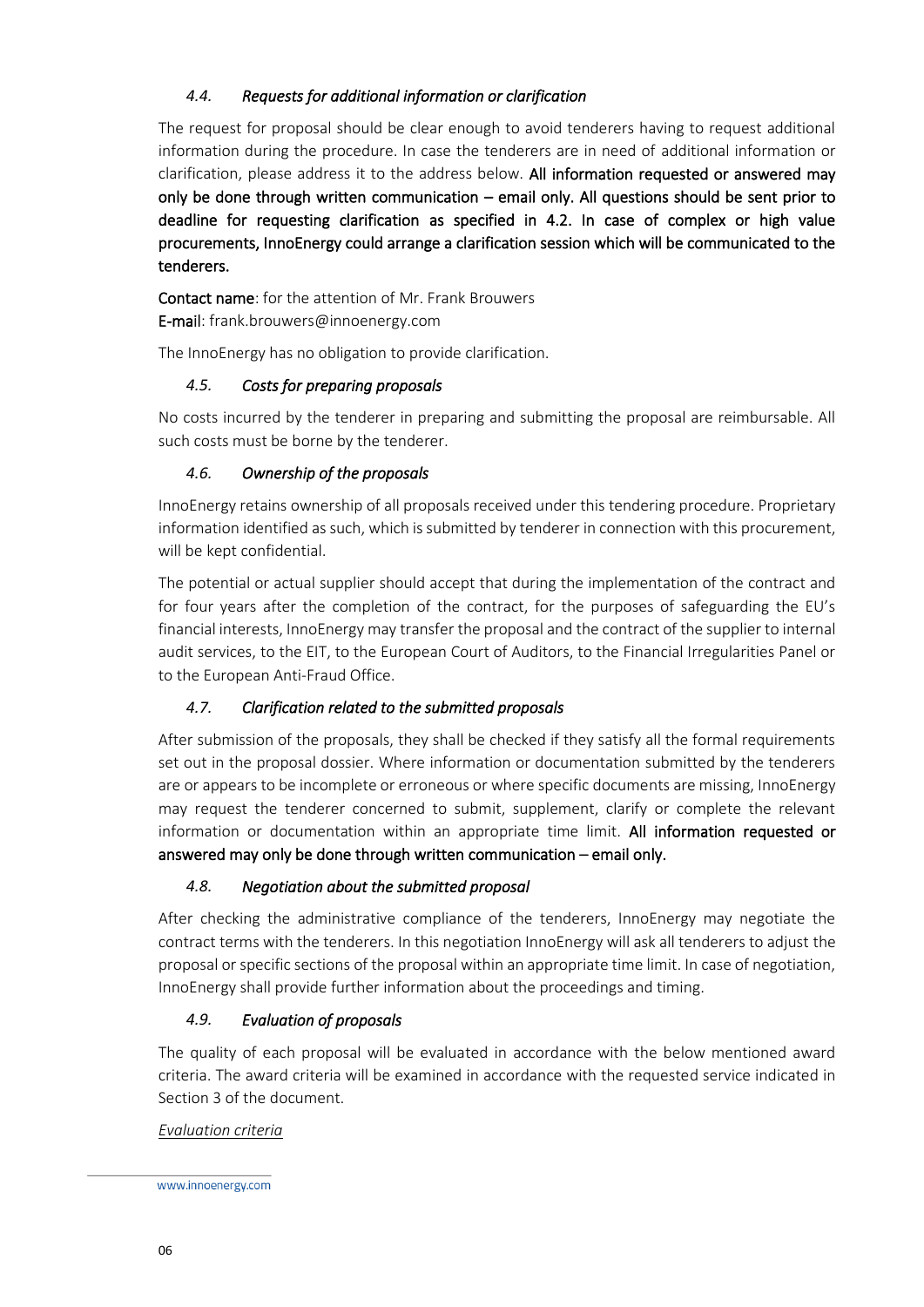*60% quality (based on amount of in-scope activities mentioned in Annex 3, the proposed methodology / approach, proposed team, their knowledge and experience etc. based on Annex 5)*

#### *Total technical score: 60 points maximum*

40% price or total cost: lowest offered expert unit price shall receive the highest score, other shall be calculated in relation to that in linear equation

#### *Total financial score: 40 points maximum*

#### Total maximum score: 100.

#### <span id="page-6-0"></span>*4.10. Signature of contract(s)*

The successful and unsuccessful tenderers will be informed in writing (via email) about the result of the award procedure.

For the contract the Service Agreement in Annex 2 shall apply. Any change desired by the tenderer in the provisions contained in the body of this Service Agreement needs to be communicated to InnoEnergy as part of the proposal of such tenderer. Background for this is that such desired changes need to be taken into account in the evaluation of the proposal of each tenderer under Liability Exposure above. Significant changes are likely to lengthen the negotiation process, making it less likely that the Service Agreement can be signed in time.

Within 10 days of receipt of the contract from InnoEnergy, the selected tenderer shall sign and date the contract and return it to the InnoEnergy. Upon receipt, InnoEnergy shall also sign and send back to the winner one signed copy. In case the winning tenderer is unable to enter into the contract within the above mentioned time period, InnoEnergy may decide to contract the second best.

#### <span id="page-6-1"></span>*4.11. Cancellation of the proposal procedure*

In the event of cancellation of the proposal procedure, InnoEnergy will notify tenderers of the cancellation. In no event shall InnoEnergy be liable for any damages whatsoever including, without limitation, damages for loss of profits, in any way connected with the cancellation of a proposal procedure, even if InnoEnergy has been advised of the possibility of damages.

#### <span id="page-6-2"></span>*4.12. Appeals/complaints*

Tenderers believing that they have been harmed by an error or irregularity during the award process may file a complaint. Appeals should be addressed to InnoEnergy. The tenderers have 10 days to file their complaints from the receipt of the letter of notification of award.

#### <span id="page-6-3"></span>*4.13. Ethics clauses / Corruptive practices*

The InnoEnergy reserves the right to suspend or cancel the procedure, where the award procedure proves to have been subject to substantial errors, irregularities or fraud. If substantial errors, irregularities or fraud are discovered after the award of the Contract, the InnoEnergy may refrain from concluding the Contract.

The supplier shall take all measures to prevent any situation where the impartial and objective implementation of the contract is compromised for reasons involving economic interest, political or

www.innoenergy.com